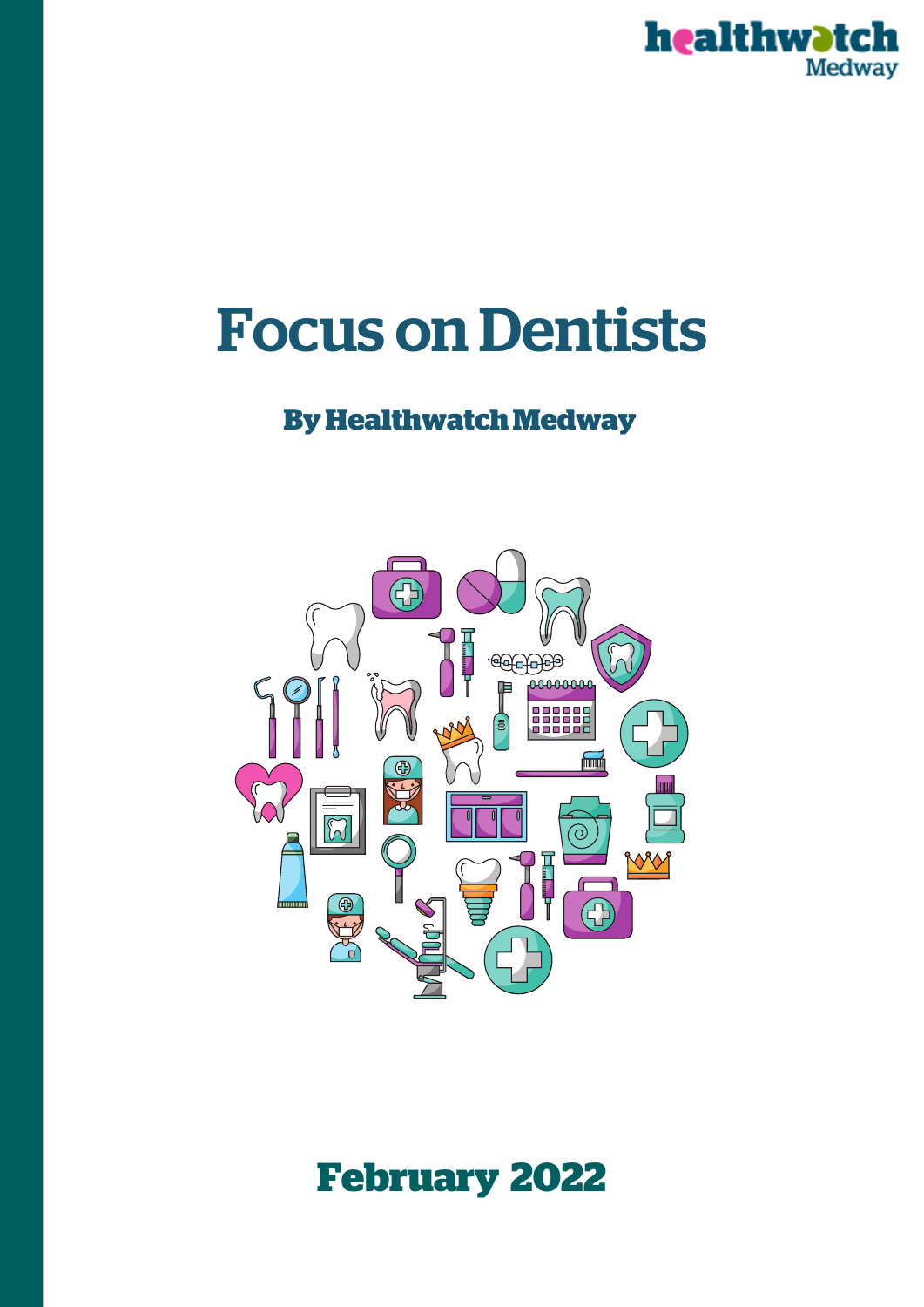

# **Summary**

We hear more feedback about NHS dentists than anything else.

Since June last year, 32 people contacted us because they have been unable to find an NHS dentist who will accept new patients.

We wanted to find out more and understand the issues people in Medway are having when they want to see a dentist.

We spoke to 94 people in total. Over half of them were either not registered with an NHS dentist, or had problems getting an appointment with their NHS dentist. This is not unique to Medway, and reflects the national picture.

People told us they are having problems registering children with NHS dentists, but practices told us that they prioritise registration of children.

Our findings suggest that Covid has exacerbated the health inequalities that already existed for people who are trying to access a dentist in Medway.

# **Context**

Current guidance recommends that all children should visit the dentist at least twice a year, for prevention of tooth decay.

However, in 2018 tooth decay was the top reason for children being admitted to hospital in Medway. In 2019, we highlighted a year-on-year increase of the number of tooth extractions being carried out in hospitals, due to tooth decay in young children

We know that access to dental care has been severely limited during the pandemic. Data from the Medway Joint Strategic Needs Assessment (JSNA) suggests that there were pre-existing inequalities in the uptake of primary care dental services in Medway, which could have been exacerbated by the Covid pandemic.

Given the number of calls to our Information and Signposting service, we wanted to establish if access to dentists was a problem across all age groups, or if some people were finding it harder than others to get dental and oral care.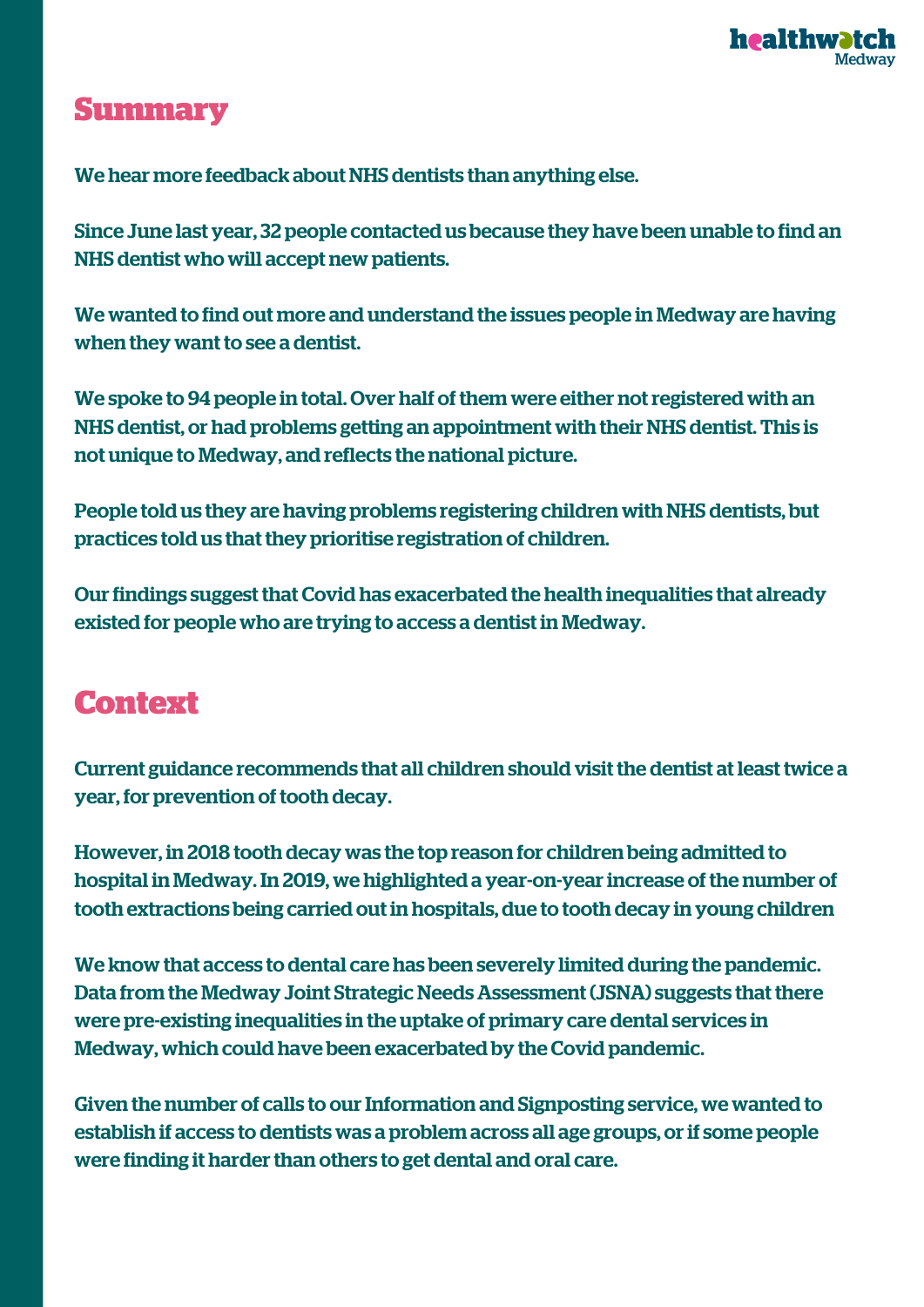

## **Headline findings**

Our findings suggest that pre-existing inequalities in access to primary dental care in Medway have worsened during Covid:



Parents / guardians are finding it difficult to register children with an NHS Dentist



The cost of NHS and private dentistry is a barrier to accessing dental care



Some people are waiting a considerable time for an NHS appointment, while those able to afford private care can get an appointment within a week.

# **TopThemesFromAllEngagement (thoseexperiencingan issue)**

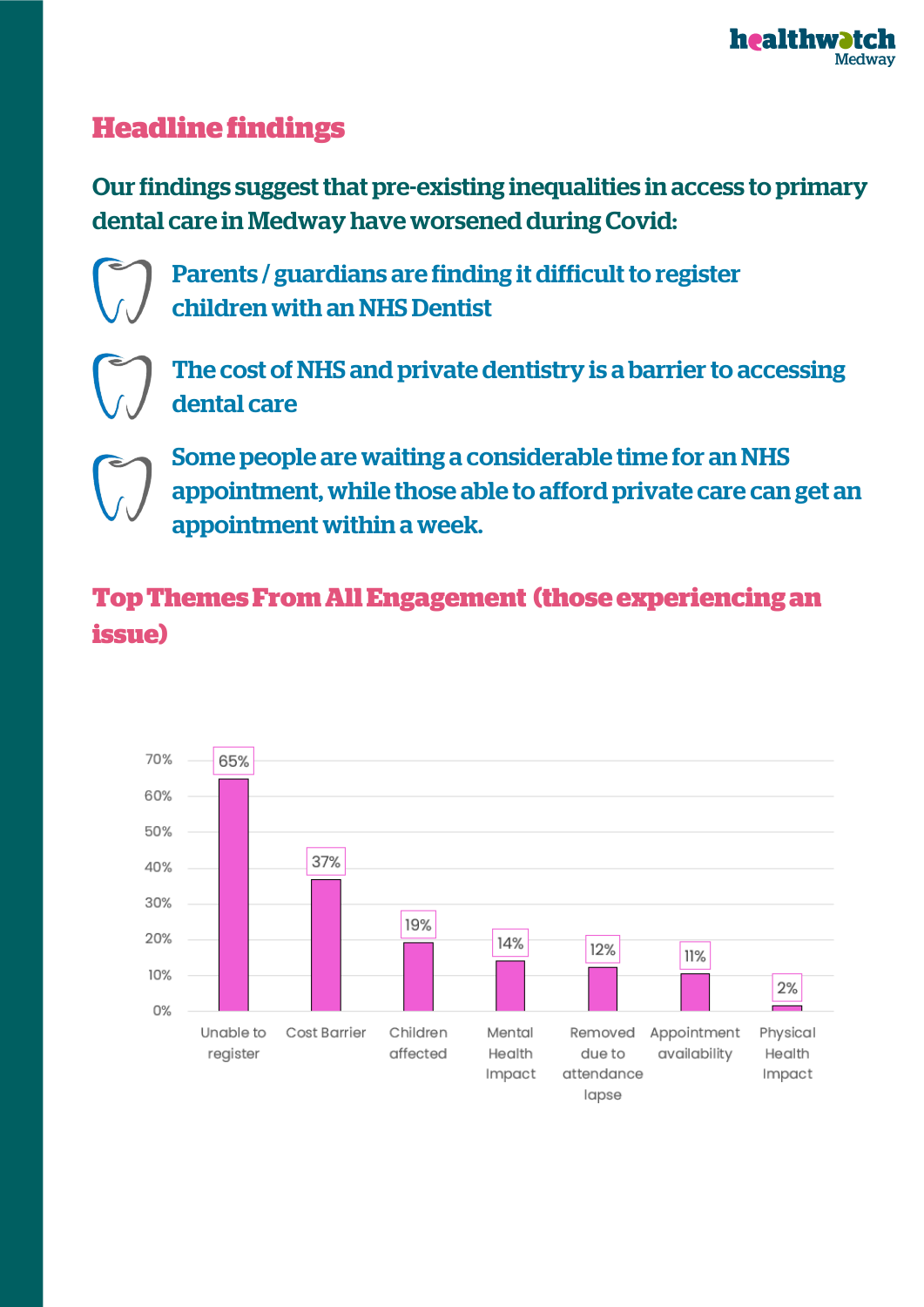

## **Whatarewerecommending?**

- The Medway JSNA needs to recognise the potential for an increased number of children who will require hospital admission for dental related problems because they are unable to get regular dental check ups. This data is needed to inform future planning.
- The JSNA also needs to highlight the growing inequality in access to dental care within Medway.
- Medway Public Health to co-create oral and dental health messaging with communities across local authority and NHS funded community services. This will raise awareness and better understanding of the importance of regular dental check-ups, and encourage people to remain on an active dental register and promote the importance of good oral health.
- The Kent Local Dental Committee (which covers Medway) to encourage its members to ensure information about registration and access to appointments is up to date on Dental Practice websites.
- The Kent Local Dental Committee to continue to work with Healthwatch Medway to push for NHS dental reforms to create more equitable and affordable dental care in Medway

## **Whodidwespeakto?**

**Wespoketo94peopleintotal**

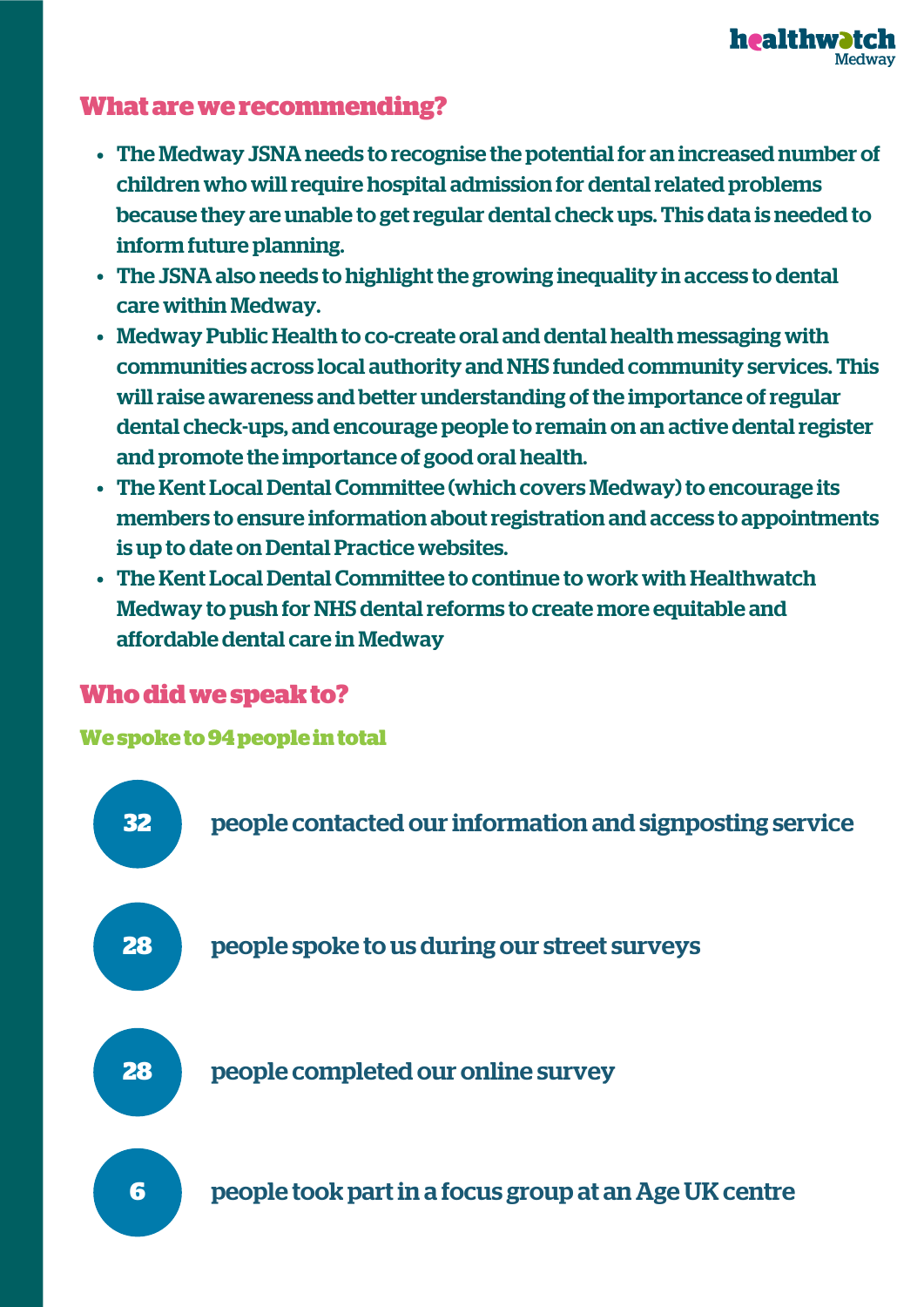

## **What did they tell us?**

In the past eight months, 32 people contacted us about dentistry. **Peoplecontactingour Informationandsignpostingservice**

The most frequent issue was difficulty in accessing a dentist, because surgeries were not accepting new NHS patients. Four people had lost their registration due to a lapse in attending.

"I've called about10 different dentists about registering as an NHS patient and the closest I got to registering is an 18-month waiting list."

"I have just moved to Chatham and would like to register with an NHS dentist, but I have rung 15 dentists so far and none of them are taking on NHS patients."

Some of the people who contacted us were in pain and needed emergency treatment.

"Trying to find nearest NHS dentist for someone unregistered, in excruciating pain and need to get extractions done."

Others told us how the cost of private treatment was preventing them from seeing a dentist.

"I had a private consultation with a private dentist, however they have charged me a ludicrous and unaffordable price, so I need help finding an NHS dentist to get the work done."

"I've got money, have been saving up, but can't get an NHS appointment. It's not fair. I can't afford private healthcare, I'm on disability benefit and that's not covered for dentist"

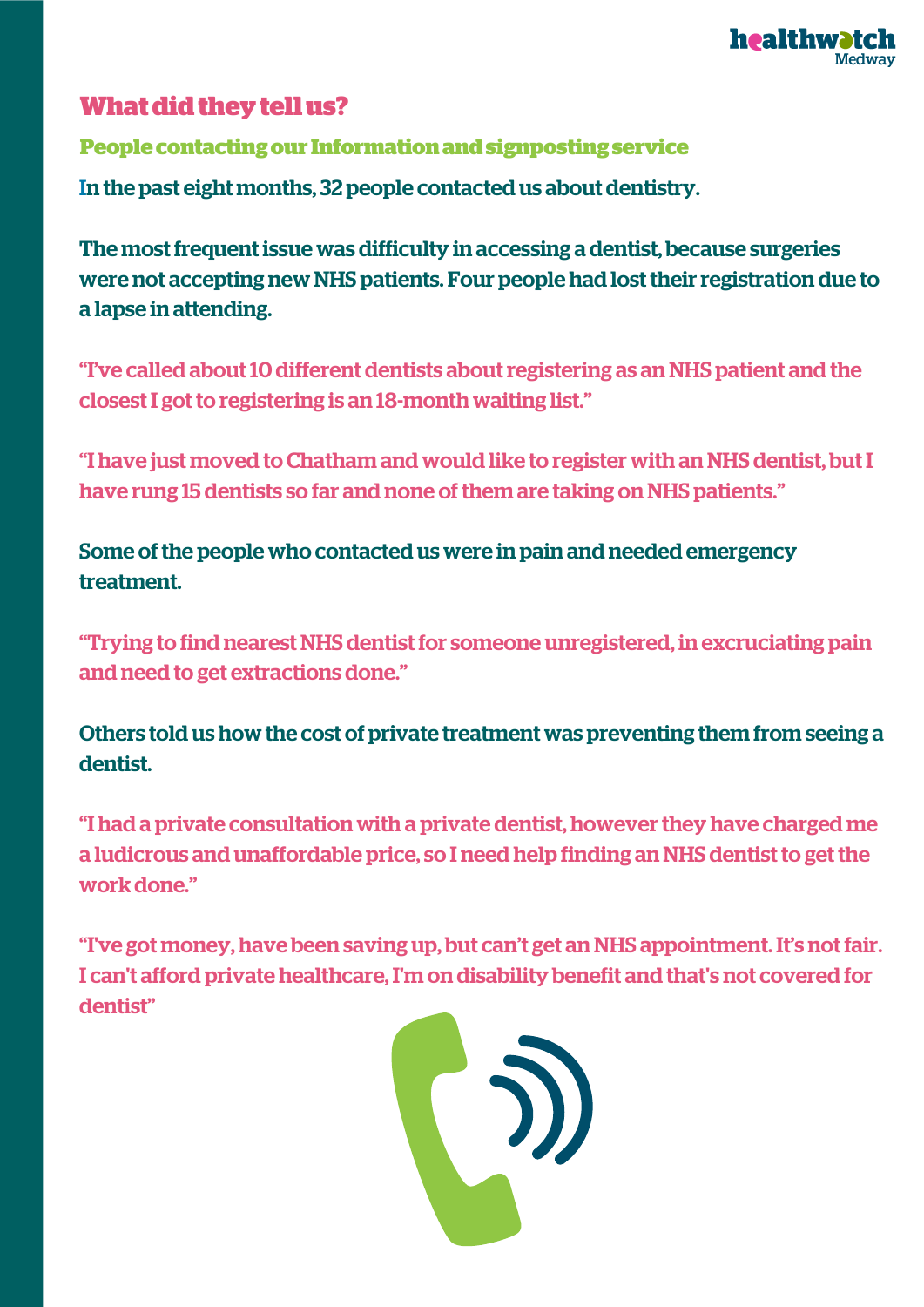

#### **Peopleparticipatinginstreet surveys**

Of the 28 people who stopped and spoke to us during our street survey,10 of them (36%) told us they were not registered with a dentist.

Of the 64% (18) who did have dentists,14 were NHS patients, and 4 were private patients, 3 of whom felt they had no option other than to pay privately, as they were unable to find an NHS dentist.

50% (14) of people said that the costs of dental services had stopped them getting treatment

"I tried for over a year to get into a dental practice including emailing the NHS and couldn't get in anyway. In the end I had to go private which caused me to take out a loan to pay them back"

''I have been refused dental work because I can't pay private fees. I have been quoted £3,000 for the work that needs to be done."

57% (16) of people said that being unable to find a dentist had an impact on their physical or mental wellbeing. With 44% (7) saying they were unable to eat certain foods, 31% (5) saying it made them self-conscious and 25% saying that impacted on their sleep and stress levels.

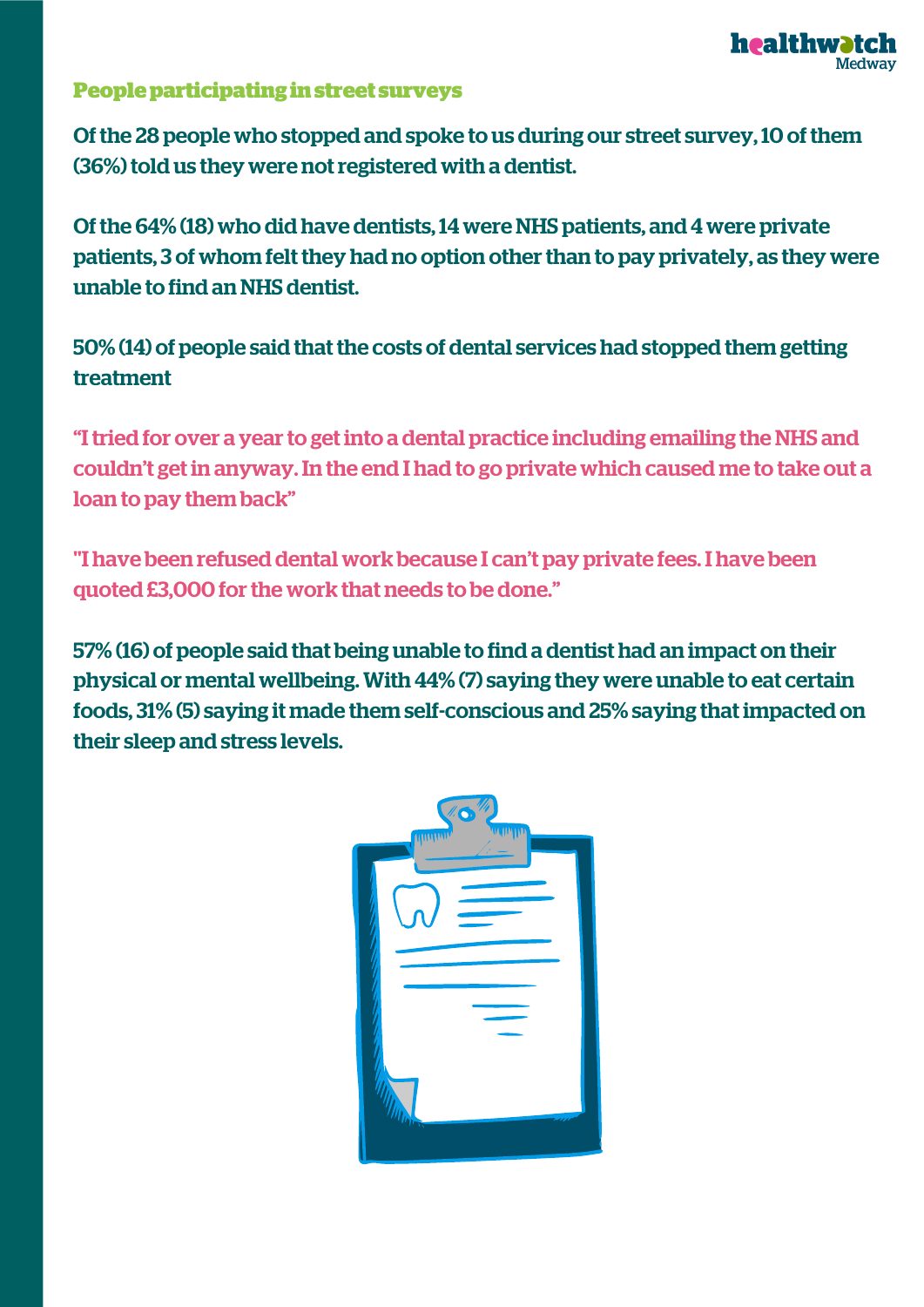

#### **Peopleparticipatinginonlinesurveys**

64% (18) of people had found it difficult to get an appointment with an NHS dentist. Five of these people told us that they were registered but still unable to book appointments and had been waiting a long time. Four people said they were unable to find an NHS dentist that they could register with.

18% (5) people told us that they were struggling to get NHS appointments for their children.

''My daughter has just turned one, and we've been trying to get her registered with a dentist, and they either don't answer the phone or won't accept NHS. Our health visitor told us to go on a certain site to check who has availability, but no one updates it.''

### 7% (2) people told us that they had to go to a private dentist as they were unable to find an NHS one.

"Tried for weeks, in the end the pain was so bad had to over two hundred pounds privately. Managed to fit us in then within a couple of hours."

7% (2) people told us that cost impacted their ability to see a dentist.

22% (6) of those that participated online gave positive feedback about their dentist.

''My dentist is brilliant. Been able to get appointments all through lockdown. The only thing they wasn't doing was routine check-ups. The dentist would call and triage over phone first then offer an appointment"

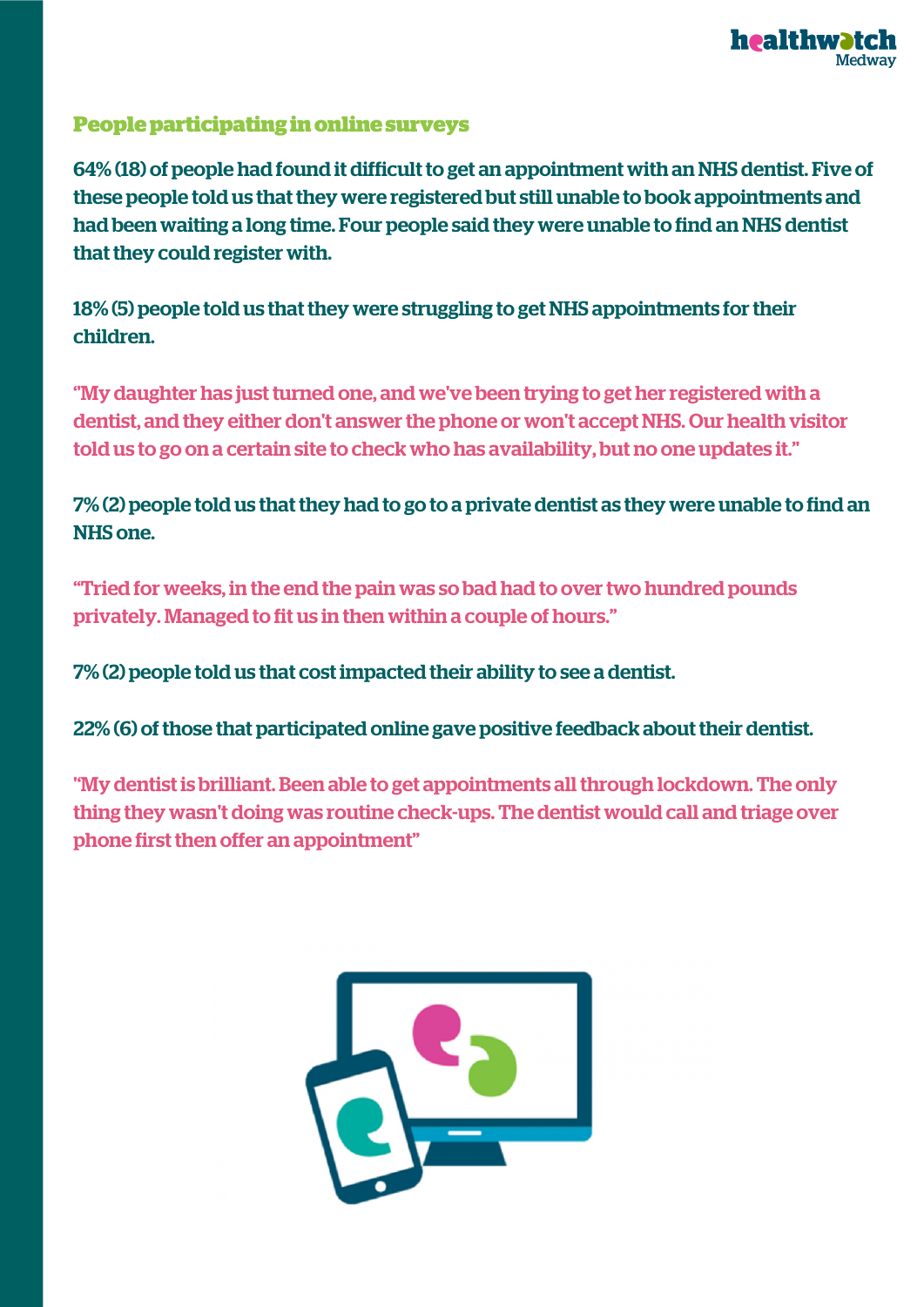

#### **FocusGroupatAgeUK**

Five of the 6 people we spoke to, didn't have an NHS dentist that they visited regularly.

One person told us that they have a dentist, but that they haven't had an appointment in over two years. The other four people told us that they never went to the dentist and that they would only go if there was a problem with their teeth. They told us that they believed that growing up on a war time diet meant that they have less problems with their teeth. This group felt that the cost of dentistry, including NHS treatment was too expensive and that this affected their decision not to go to the dentist.

#### **DentalPractice'sperspective**

To understand the issues from the perspective of Dental Practices, we reached out to 33 practices by email and a follow up phone call, but only 5 responded.

Four of the practices were accepting private patients. Only 2 practises were accepting NHS patients, but only if they were children.

Two of the Dental Practices told us that their website did not have up to date registration or appointment information on it.